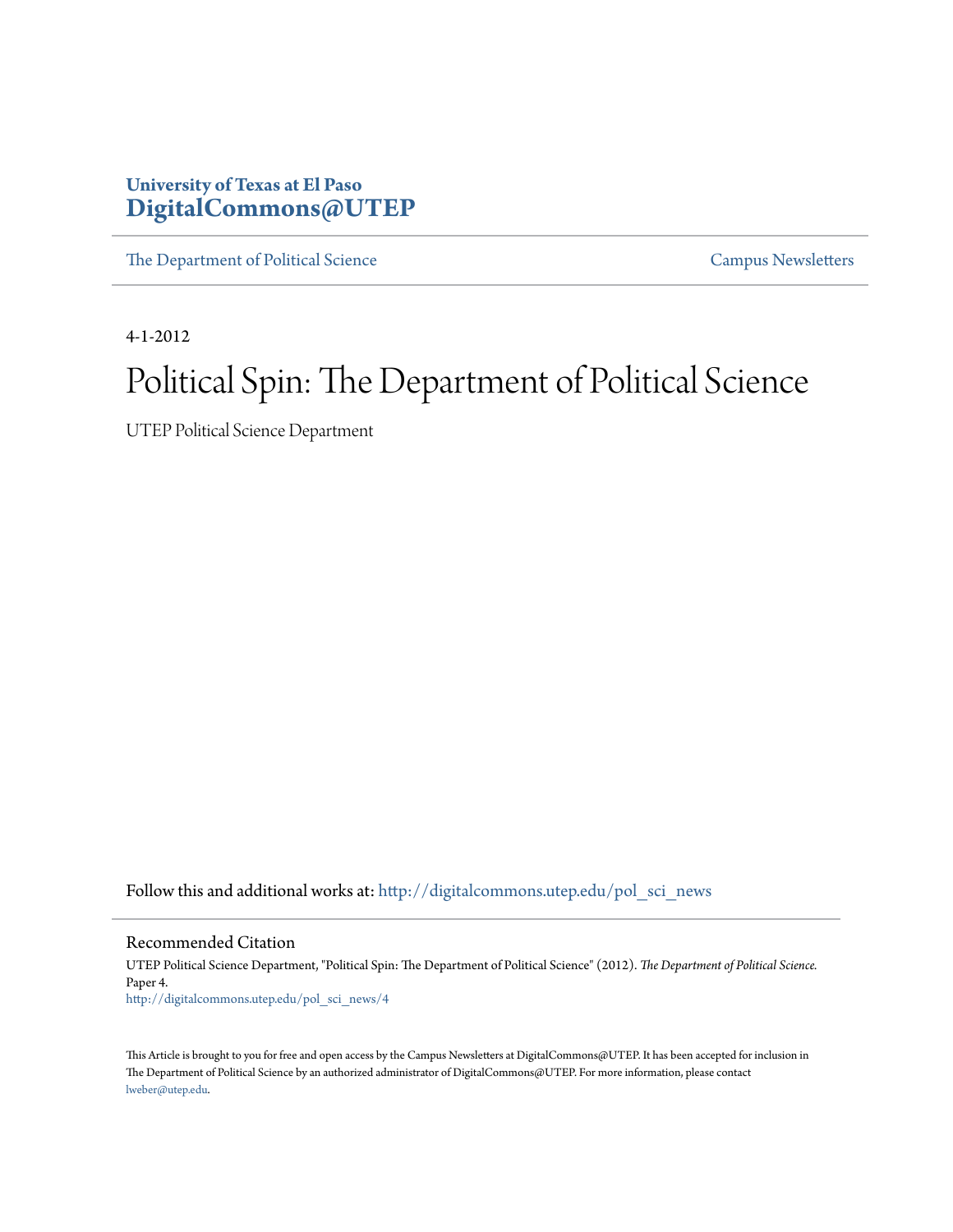T H E U N I V E R S I T Y O F ∟<br>O ASO TEXA<mark>s at el paso</mark>  $\geq$  $\Omega$ <u>ທ</u> ц. ш œ ш r. ⋗ ∢  $\bar{\mathbf{z}}$  $\boldsymbol{a}$ Ξ ď  $\boldsymbol{\times}$ ш ш Ŧ, Е

2

2

3

3

3

4

4

# POLITICAL SPIN THE DEPARTMENT OF POLITICAL SCIENCE

### DR. STAUDT DECLARED A BORDER HERO

#### **INSIDE THIS ISSUE:**

CHAIR'S MESSAGE 2 THE PROFESSOR'S C O R N E R

PI SIGMA ALPHA, **ACTIVE AS ALWAYS** 

**FORMER POLITICAL** SCIENCE STUDENT **NOW SERVING AS A TRIBAL LEADER** 

**TWO ARCHER FEL-**LOWS LEAVING THEIR MARK, LOOK-ING FORWARD...

**TRIBUTE TO DR.** HOWARD NEIGHBOR

**GRADUATE STU-**DENTS PRESENT AT **EMERGING SCHOL-ARS WORKSHOP** 

#### POLITICAL SCIENCE **FACULTY ACTIVITY**

UTEP-POLITICAL SCIENCE HOMECOM-I N G 2 0 1 1 5



#### **S P E C I A L POINTS** OF INTEREST:

- Dr. Staudt named "Border Hero"
- Pi Sigma Alpha hosts security forum
- Political Science alum now a Ysleta del Sur Pueblo leader
- Graduate students present at the University of Michigan

Anyone that knows Dr. Kathy Staudt knows about her great dedication to the borderland community. This dedication is part of a research-service philosophy driving her to become one of the department's more prolific faculty. Las Americas Immigrant Advocacy Center recognized Dr. Staudt's years of work in the Paso Del Norte region by bestowing their Border Hero Award to her.

Las Americas is a nonprofit organization that provides legal assistance to low income immigrants, including refugees and battered women, and is an

advocate for human rights since 1987. Each year, Las Americas awards the Border Hero honor to those that make

a major impact on the border community. Former Executive Director Louie Gilot states that the "awards are meant

to highlight the lives and work of people who sacrifice and innovate for the greater good of our communities." Kathy joins the ranks of many local notables including Rubén García, Father Arturo Bañuelas, Hon. Linda Lee Chew, among many others.

However, Dr. Staudt's place is unique. Board member Rabbi Larry Bach said it best: "Kathy Staudt stands at the intersection of academics and activism. On the one hand, her teaching and research at the border have shed light on so many areas that are important to the mission of Las Americas. At the same time, it's impossible to be involved in grassroots organizing for change in our region without knowing just how central Kathy is to the work." Her foundation as a scholar is indeed at the "intersection of academics and activism." She is influenced by the work of the late Ernest L. Boyer who pioneered new ways of thinking about



the role of a university professor. He argued in favor of a new vision of scholarship in order to advance the work of universities. The new vision added three other components to the traditional scholarship of discovery (developing new knowledge). These included scholarship of integration (making connections across disciplines), scholarship of application (applying discovery through service engagement), and scholarship of teaching (enticing future scholars).

Dr. Staudt's career is a testament to all four areas. As a researcher, she has penned numerous books and articles on local border economic, social and political issues. One line of research involved the informal economies on the border, while another line involves violence towards women and families. Her research agenda incorporates an interdisciplinary approach given the scope of collaborations in her co -authored work as well as edited volumes. Her collaborations have been with scholars in a multitude of disciplines, but most have been with other political scientists.

However it was the last two of Boyer's "scholarships" that caught the eyes of the Las Americas Board. As Rabbi Bach points out, "She's involved in everything!" Ms. Gilot also notes her "efforts to encourage students and others to participate in the non-profit sector." This includes working with Federación Mexicana de Asociaciones Privadas in Cd. Juárez, the HUDfunded Empowerment Zone, Community Scholars, the Coalition Against Violence toward Women and Families at the U.S.-Mexico Border, the Paso del Norte Civil Rights Project, Border Interfaith, to name a few. She has also won large grants from HUD and the Kellogg Foundation to help start two nonprofit organizations: the Women's Fund of El Paso (which raises money for scholarships) and the Nonprofit Enterprise Center (which provided technical assistance to nonprofit organizations) among other goals. One of her largest contributions to teaching started in the late 1990s, when she built the Institute for Community-Based Teaching and Learning, which was also funded by the Kellogg Foundation. This institute turned into UTEP's Center for Civic Engagement in 2000. As the Center's director until 2008, she worked with EPISO and many other nonprofit organizations and public schools in facilitating service-learning experiences for and with UTEP students. Her efforts garnered the University of Texas Chancellor's Award for Innovative Teaching.

It is easy to say that Kathy Staudt has made a lasting impact in our community, and if our hunch is right, we will see much more in the coming years. Congratulations Kathy!

S P R I N G 2 0 1 2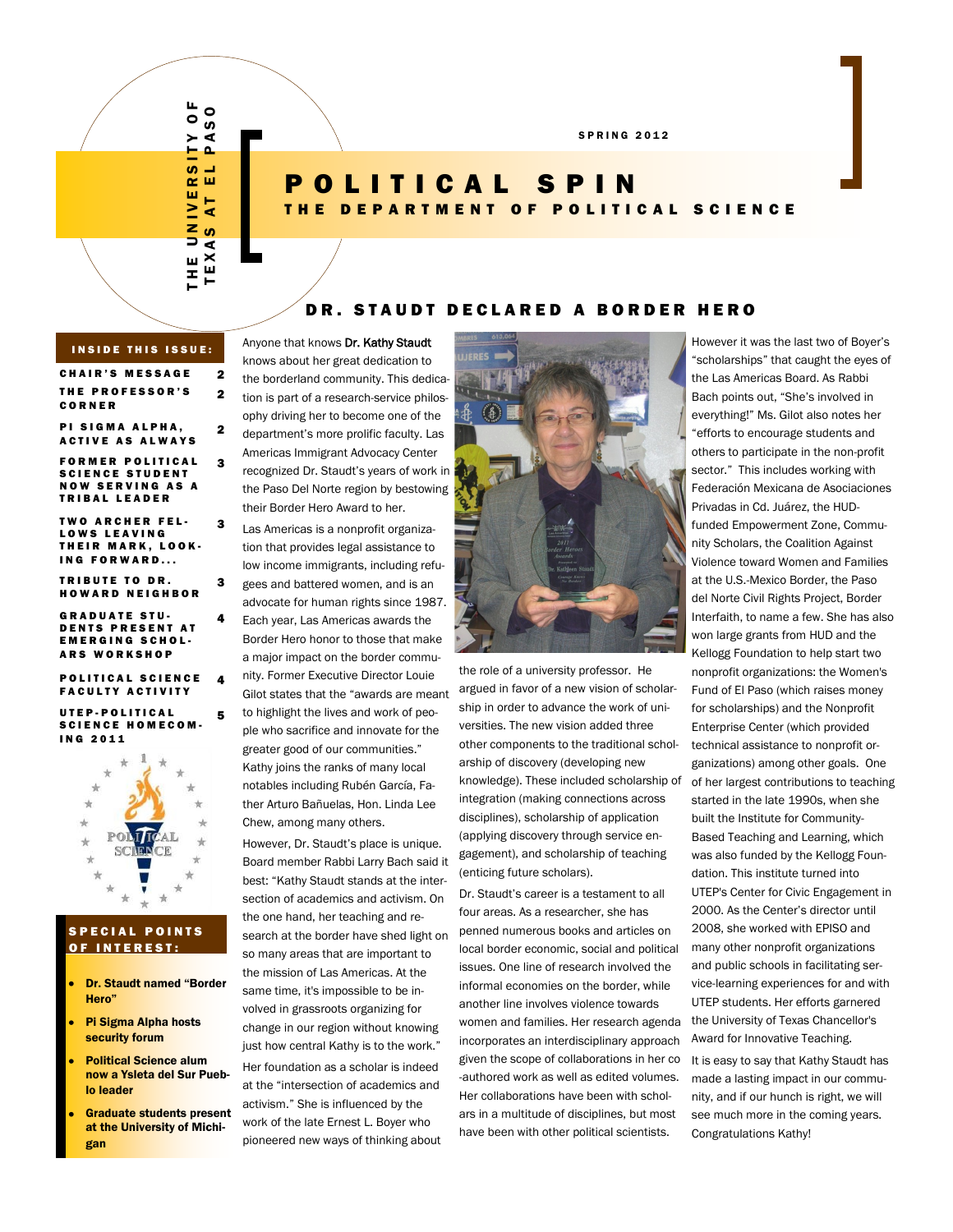#### POLITICAL SPIN PAGE 2

#### C H A I R ' S M E S S A G E **BY GREG SCHMIDT**

It has been another productive year in the Department of Political Science. Our efforts to support more student activities have begun to bear fruit. With the generous support of our donors and the College of Liberal Arts, we helped students attend conferences and conduct field work in Jerusalem and Bhutan.

You might have noticed that we have a new, more user-friendly webpage and a new torch logo (see front page). Whereas President John F. Kennedy proclaimed in 1961 that "the torch has been passed to a new generation of Americans," UTEP has recently set a goal of becoming "the first national research university with a 21st-century student demographic." The torch in our logo symbolizes our commitment to helping a new generation of Americans obtain knowledge and our dedication to top quality teaching, scholarship, and service. The flame is a way of expressing our passion for excellence and our unity of purpose in overcoming obstacles. The number "1" at the top represents the goal of Tier I status, while the 21 stars stand for our 21st-century student body. The lettering (with the Miner Pick serving as the "T") denotes our commitment to political science within the UTEP community. The blue torch and orange flame show our pride in UTEP. Go Miners!



## THE PROFESSOR'S CORNER

*Editor's note: We highlight a faculty member's recent work in each issue of Political Spin.*

Dr. Gaspare Genna's work on economic integration focuses on the role of regional leaders in advancing or holding back deep cooperation among neighbors. In a forthcoming publication, "Political Performance, Leadership, and Regional Integration in Europe" (with Birol Yeşilada), this idea is detailed in the case of the European Union (EU).

In past work, scholars worked on the assumption that a large amount of economic output translates directly into political capabilities. However, a number of examples demonstrate that large economies do not necessarily mean that governments have large levels of capabilities.

Our Epsilon Epsilon chapter of Pi Sigma Alpha, the National Political Science Honor Society, continues to be highly active academically as well as in community outreach.

On April 15, the Chapter hosted the *Global Issues Forum: Security in the Western Hemisphere*. The forum invited members from the community and student body to take part in this important discussion with Dr. Wendy Hunter, Professor of Government at UT Austin as well as Ambassador Roger D. Pierce, Diplomat in Residence at the University of New Mexico. About 150 people were in the audience to hear various perspectives on

We therefore need a better understanding of capabilities, including how to measure them. Government capability is important in transitioning from "go it alone" policies to a deeper cooperation. For example, if a government decides to sign on to a free trade agreement, will it have the ability to help workers that lose their jobs?

Political capability is therefore central to the creation and deepening of regional integration since it is needed to smooth out the transition. Should a government have low level capabilities but desire integration, it will partner with a regional leader with a higher level of political capability. However, the regional leader will not provide its help for free. It will lend its capability if the regional

bloc follows its policies. If the regional partner agrees with these policies, then it will trade its sovereignty for integration. The analysis of European integration indicates that German political capability is an important factor in the continent's unifying efforts. Each step of the EU's long development has been due to the membership's agreement on German-led policies, as well as German capabilities to help smooth out the process of integration for the less capable members. The recent solutions to financial crisis are yet further evidence that supports this theory.

#### PI SIGMA ALPHA, ACTIVE AS ALWAYS



security matters in Central and South America.

Members of Pi Sigma Alpha also took part in the Annual Susan G. Komen Race for the cure and the annual walk with the troops event sponsored by the US Army.

Finally, some members of Pi Sigma Alpha were granted the pres-

tigious opportunity to interview Representative Chaka Fattah of Philadelphia over national television (C-SPAN) on March 3. The students from the Chapter posed questions that were related to the politics surrounding defense funding, budget cuts and funding for higher education.

Congratulations to the 2011 honor society inductees!

Richard V. Brockett David Carrasco Christopher M. Cervantes Richard S. Flores Thomas C. Gabriel Daisy Morales Jorge R. Sánchez Nicholette Ruiz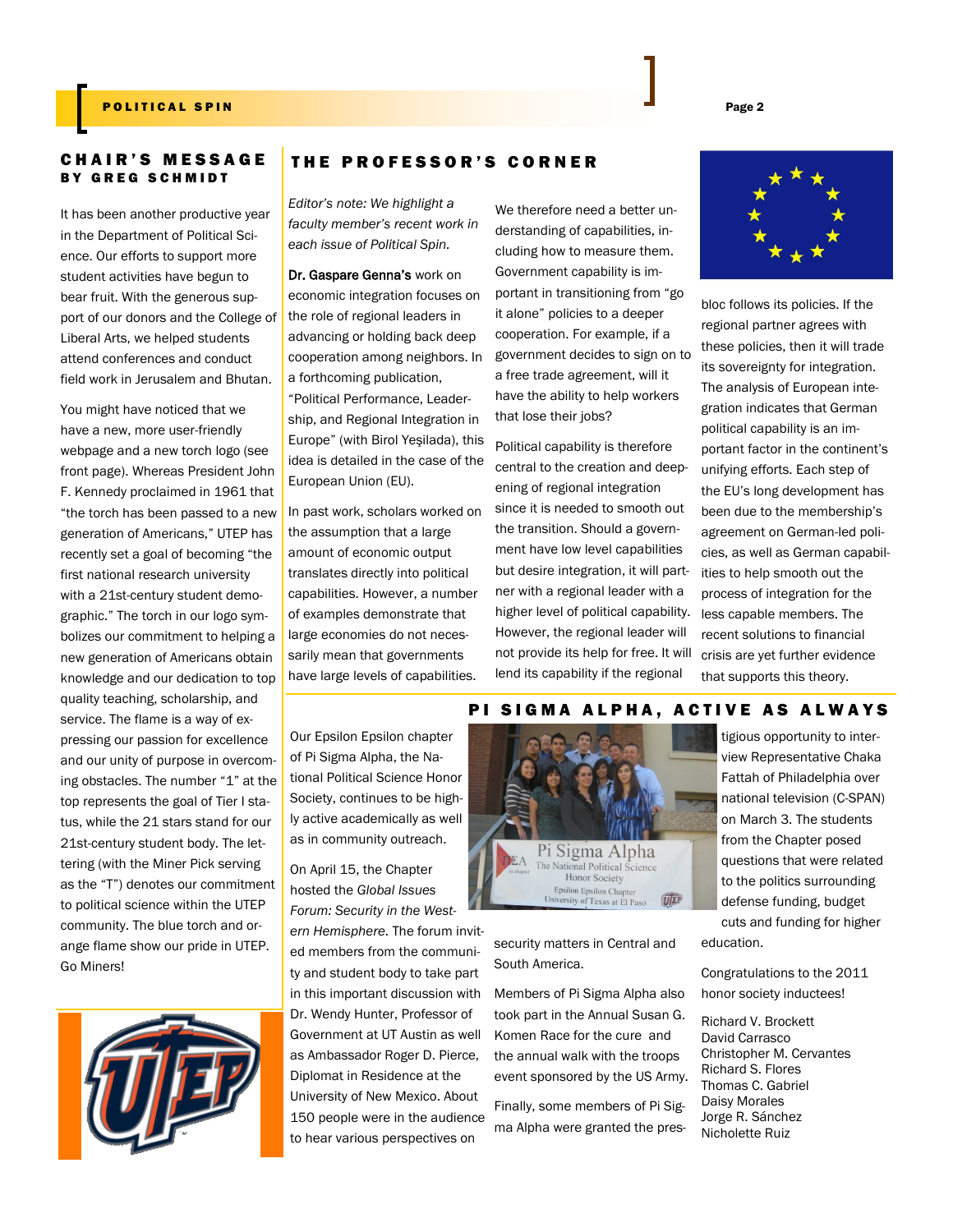### S P R I N G 2012 Page 3 Page 3 Page 3 Page 3 Page 3 Page 3 Page 3 Page 3 Page 3 Page 3 Page 3 Page 3

# FORMER POLITICAL SCIENCE STUDENT NOW SERVING AS A TRIBAL L E A D E R



Christopher Gómez graduated from UTEP in 2007 with a Bachelor of Arts in Political Science and History with Cum Laude honors and was a member of Pi Sigma Alpha, the National Political Science Honor Society. Mr. Gómez is a member of Ysleta del Sur Pueblo and was elected to serve as a Tribal Councilman on December

ers in the financial world such as

31, 2008. Mr. Gómez grew up on the YDSP Reservation and has worked within multiple tribal departments and enterprises. Mr. Gómez has a vast understanding of Federal Indian Policy and Nation Building Initiatives and takes pride in putting his experience to work for the betterment of the people of Ysleta del Sur Pueblo.

"Mr. Gomez has a vast understanding of Federal Indian Policy and Nation Building Initiatives and takes pride in putting his experience to work..."

# TWO ARCHER FELLOWS LEAVING THEIR MARK, LOOKING FORWARD...

Jesús A. Ortiz is a Bill Archer Fellow at the Financial Services Roundtable. The internship allowed him to grow as a person and get a first hand academic experience from having Washington D.C. as a classroom. The Roundtable is a local advocacy group for Financial Institutions with the goals of maintaining and



the integrity of America's economy. Working with major play-

cial institutions in the cyber world. Institute. Karen received the protecting institutions and over 6000 indi-Bank of America, Morgan Stanley, Chase, and Allstate, he is researching threats against finan-While working for this organization he actively helped complete a whitepaper and published numerous weekly briefings that are distributed to over 100 member vidual members. He hopes to one day become a member of the intelligence community and continue supplying our country with reliable and timely research and analysis.

towards a degree in Political Science and a minor in Legal Reasoning. She is currently a student Congresin the Law School Preparation award for "Top Advocate" and a partial tuition waiver for law school at the first Mock Trial Com-programs petition sponsored by John Marshall Law School. Karen is a member of the Pi Sigma Alpha Honor Society and Amnesty International. As an Archer Fellow, she search on home foreclosures, is an intern at the American Bar Association in the Individual Rights and Responsibility section in Washington D.C. where she has Karen plans to begin law school attended Supreme Court Oral Arguments, sional profit



rights issues. She also drafted reports, assisted in policy reand is currently working on a proposed policy implementation that all 50 states will be adopting. fall of 2012.

Karen Arenas is a senior working

#### TRIBUTE TO DR. HOWARD NEIGHBOR

Dr. Howard Neighbor, Emeritus Professor of Political Science, passed away on Saturday, September 3, 2011. Born in Iola, Kansas on September 18, 1926, he earned his BS and MS at Kansas State University and his PhD at the University of Kansas. His area of scholarly interest was American politics, with specialization in state and local government. He joined the Political Science Department in 1968 and

retired in January, 1998. He is survived by his wife Mary.

#### **Faculty Reflections:**

"Howard Neighbor was a good man, good political scientist, and good public citizen who worked to 'fix' public problems through better democratic procedures that would, hopefully, produce better public decisions."

**~Prof. Kathleen Staudt**

"Howard was in charge of an institute for developing the city charter, the airport, and the UTEP nursing school through various contracts. They completely changed the city and introduced new sections in the city charter to protect minorities. He was always funny, happy, and friendly and also fashioned himself as the one who would play a very positive devil's advocate."

**~Prof. Tony Kruszewski**

"Howard was a gentleman. He and I were both members of the Taft Institute in 1975. The TAFT institute was designed to stir people's interest in state and local government. Howard was very, very friendly to everyone in the department and he and I would organize departmental parties at his place at Timberon. I never saw Howard Neighbor angry at anyone, I never saw him lose his cool."

**~Prof. Joe Graves**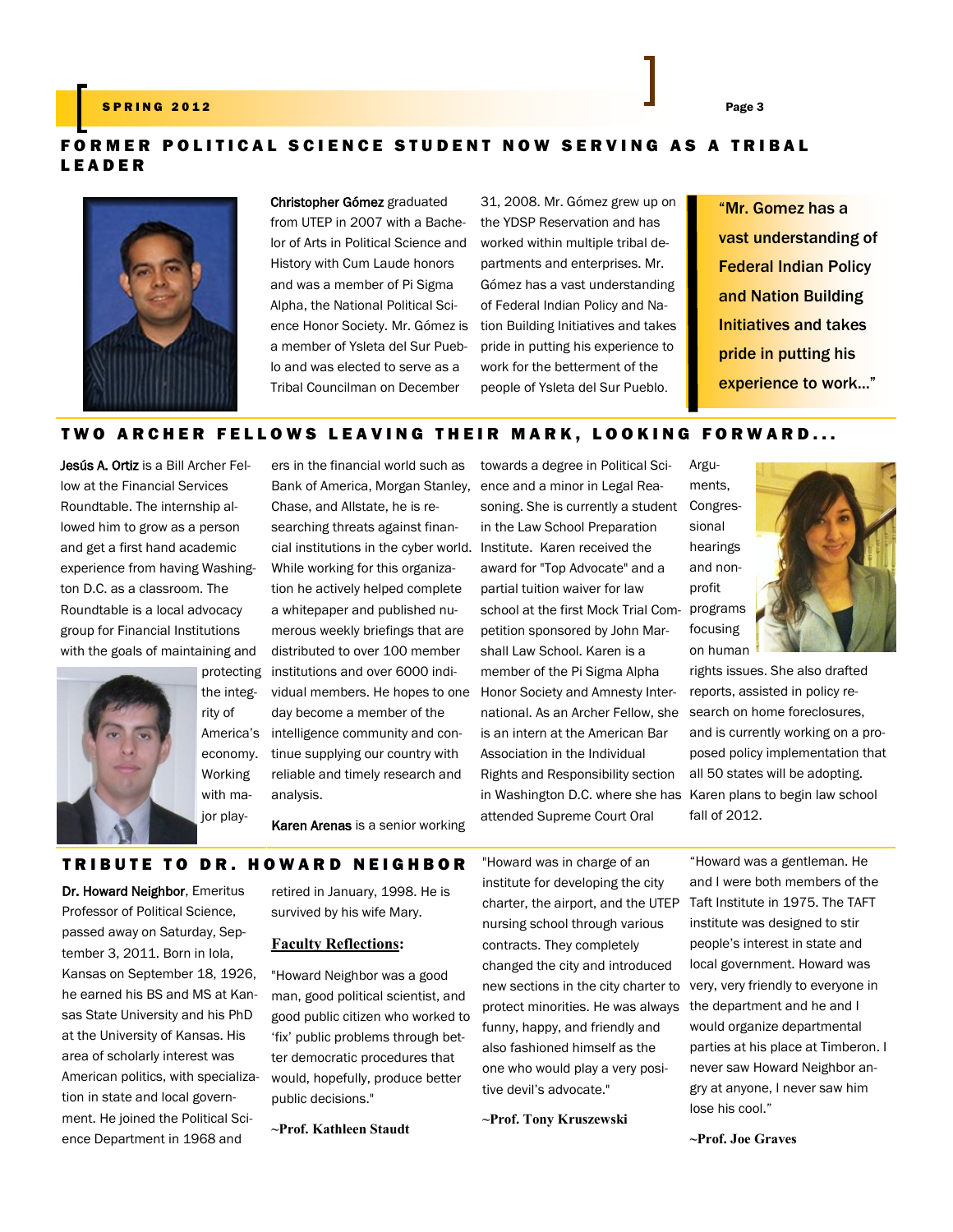#### POLITICAL SPIN PAGE 2 AND 2 AND 2 AND 2 AND 2 AND 2 AND 2 AND 2 AND 2 AND 2 AND 2 AND 2 AND 2 AND 2 AND 2 AND 2 AND 2 AND 2 AND 2 AND 2 AND 2 AND 2 AND 2 AND 2 AND 2 AND 2 AND 2 AND 2 AND 2 AND 2 AND 2 AND 2 AND 2 AND 2 AN

# GRADUATE STUDENTS PRESENT AT EMERGING SCHOLARS WORKSHOP BY CRYSTAL BUSTILLOS

Bustillos and Richard Flores

were given the opportunity to present their thesis research to the University of Michigan's "Emerging Scholars" Workshop. The purpose of the workshop was to allow students to present their work to Michigan faculty, as well as to other faculty and students visiting from strong programs from around the country, in order to get input and advice. In addition, it gave the University of Michigan an opportunity to provide students with information about their doctoral program as well as engage in

In late September 2011, Crystal networking and recruitment activi- pate. According to Crystal, "this ties.

> Crystal's presentation, entitled "Targeting Minorities: Exploring the Impact of the FBI on Social Movements," was very well received, as was Richard's project on the Mérida Initiative. The workshop was important not only because of the feedback it provided to the presenters, but also because it gave Crystal and Richard a top quality conference experience that has had a positive influence on their careers. Crystal and Richard were the only graduate students from a Texas university to have been selected to partici

factor alone helped me to appreciate the education I have received with the Political Science Department at UTEP and, because of the dedication our faculty sponsors showed us in preparing for the workshop, I felt we stood out among the other students." Since then, Crystal and Richard have gone on to conduct important field work to collect additional data for their projects, which they will complete ahead of their graduation later in the year.

Crystal and Richard are both grateful for Drs. Villalobos and Sirin's direction and sponsorship.

#### POLITICAL SCIENCE FACULTY ACTIVITY

Dr. Charles Boehmer published an article on how trade data affects international conflict in the journal *Conflict Management and Peace Science*. He was also invited to meet United Nations officials in New York City in October to discuss the topic of food insecurity and violent conflict. Dr. Boehmer joined UTEP's Center for Excellence in Teaching and Learning as a fellow. He continues to serve as advisor for the Global Relations Organization, and an active participant and committee member for the El Paso del Norte National Issues Forum.

Dr. Gaspare Genna co-edited a special issue of the journal *Politics & Policy* on the theme of North American Cooperation. Also in that issue, he published an article the likelihood for future North American economic

integration. He is co-principal investigator on an awarded grant from the Canadian Embassy in the US. This grant will bring together scholars in order to investigate the institutional void facing North America. Finally, he was elected chair of the Public Opinion and Participation section of the *European Union Studies Association*.

Dr. Taeko Hiroi launched three new research projects in 2011. She presented her research on malapportionment and senatorial elections in Brazil at the inaugural meeting of the Legislative Studies Group of the *Asociación Latinoamericana de Ciencia Política*  held in Belo Horizonte, Brazil. Dr. Hiroi was awarded the Advisor of the Year Award for her service as the faculty advisor of Pi Sigma Alpha, The Political Science Honor Society. Since September, she is

serving as the Director of Graduate Studies for Political Science.

Dr. Tony Payan attended conferences on border studies in France, Switzerland and Japan. In addition, he gave a border issues lecture at the College of the Supreme Court of Ohio. He also published chapters on Ciudad Juárez, North American security, and immigration, and co-edited a book on women in Chihuahua: *De Soldaderas a activistas: La mujer chihuahuense en los albores del Siglo XXI*. He is currently working on a project titled "The Mexico 2012 Elections," that will track this year's historic elections: [mexico2012elections.com.](http://www.mexico2012elections.com)

Dr. Gregory Schmidt had a chapter—"Gender Quotas in Peru: Origins, Interactions with Electoral Rules, and Re-Election" appear in a book published by

# THANK YOU FOR YOUR SUPPORT!

Gold Contributors

Mr. Richard S. Gutiérrez Z. Anthony Kruszewski Mr. Greig D. Lewis The Honorable & Mrs. Philip R. Martínez

Orange Contributors Mr. Howard F. & Dr. Pat Moeck

Mr. Juan A. Sáenz Gregory Schmidt

Blue Contributors

Mr. & Mrs. Jaimi M. Arras Mr. & Mrs. Arthur L. Castro Mr. Edward B. Rust Jr. State Farm Companies Foundation Mr. Leo M. Sanchez Mr. Christopher G. Schatzman

# **GRAVES ENDOWMENT SUPPORTERS**

The Honorable & Mrs. Philip R. Martínez Mr. Juan A. Sáenz Mr. Leo M. Sánchez

Peter Lang, conducted field work in Peru, presented a conference paper, completed a book review, and had an article on the 2011 Peruvian election accepted for publication in *Electoral Studies*.

Dr. Cigdem V. Sirin published six journal articles in *Acta Politica, Civil Wars, International Political Science Review, the International Journal of Conflict Management, Presidential Studies Quarterly, and Race, Gender & Class*. In the *IPSR*  article, she demonstrates that cohesionary motives —rather than diversionary ones—primarily influence the propensity of political leaders to use force in international conflicts in times of domestic turmoil. She further contends that mass violence leads political leaders to engage in cohesionary tac-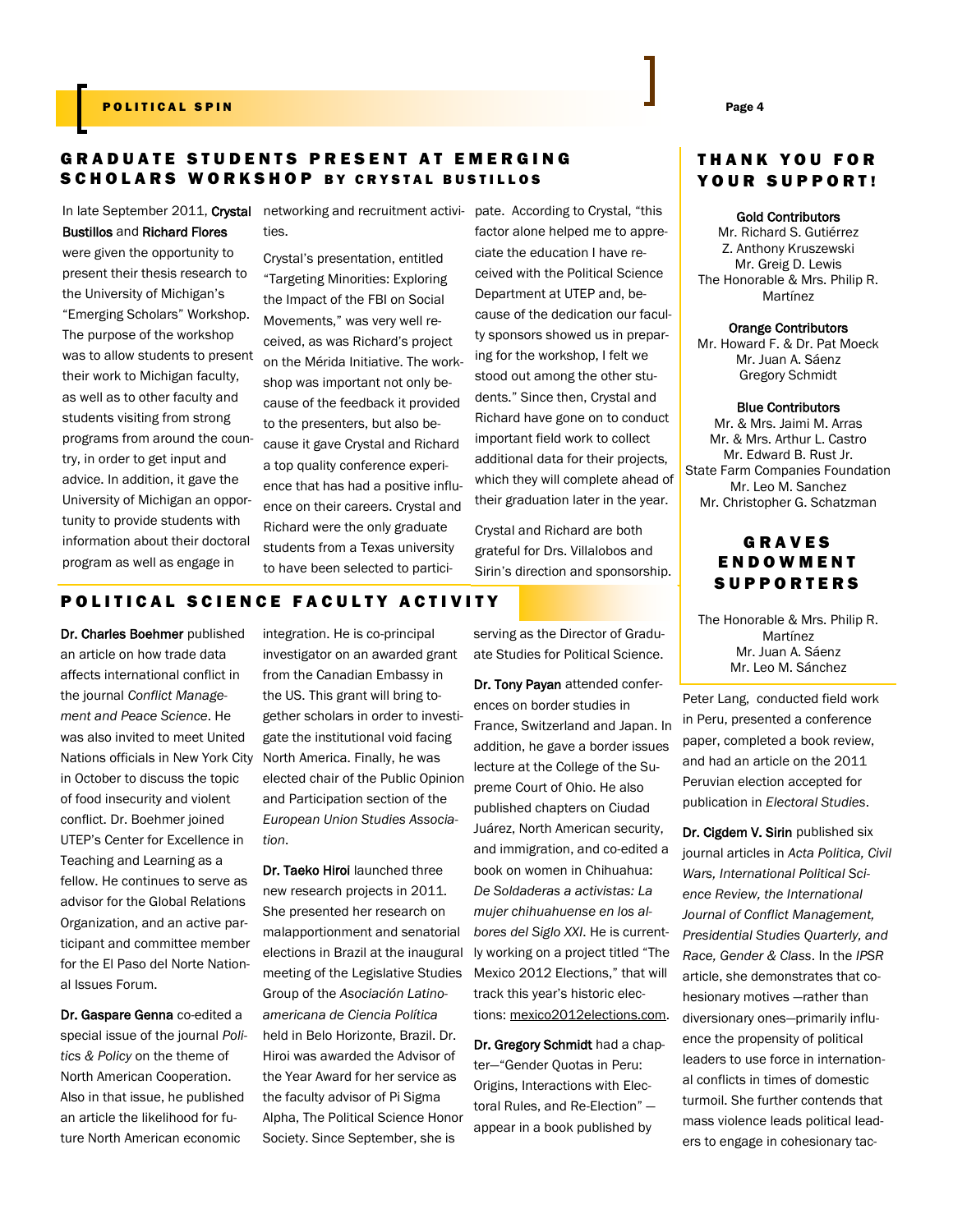#### S P R I N G 2012 Page 5 2012 Page 5 2012 Page 5 2012 Page 5

# UTEP-POLITICAL SCIENCE HOMECOMING 2011



We had a fantastic Homecoming Celebration! The department faculty, staff, and students deeply appreciated the support and participation of the alumni at the event.

We awarded graduate student Jordyn Haught the Thomas Cook Award and undergraduate student Matthew Brame the Joseph Ray Award.

casts. Several faculty made predictions about 2012. We will revisit these predications at the next Homecoming and make more for 2013. In the meantime, we would like to congratulate Dr. Greg Rocha for his spot on forecast that Republican contender Rick Santorum would win the Iowa Caucuses.



#### POLITICAL SCIENCE FACULTY ACTIVITY (CONT.)

tics to achieve and maintain order in their country for political survival.

Dr. Kathleen Staudt rebounded from health issues this summer to embark on new research projects. She and colleague Dr. Zulma Méndez are reframing our transnational urban region with a paper for the upcoming International Studies Association meeting entitled, "Is there a postconflict future in Ciudad Juárez?" on cross-border civil society activism; and for an edited volume,

they submitted "Courage and Resistance in Ciudad Juárez," using political scientist James Scott's framework on everyday forms of hidden resistance to official public transcripts. Kathy was also successful in her proposal to the NIH/Hispanic Health Disparities Research Center for Community-Based Participatory Research to examine health outcomes in a colonia located near a large steel plant. She built a team of students to conduct field research with 125 households beginning in spring 2012. Besides her regular courses, Kathy prepared a new graduate seminar, Comparative Political Institutions, focused on women and gender in politics.

Dr. José Villalobos published four journal articles in *Presidential Studies Quarterly*, *Race, Gender & Class*, and *the International Journal of Conflict Management*. He also designed an online course for POLS 3350: *Introduction to Public Administration*. He continued his duties as Executive Board Member and website man-

ager for the Presidents & Executive Politics section of the *American Political Science Association*. In addition, he finished serving his term as President of the Midwest Political Science Association's Latino/a Caucus and as a member of the MPSA conference program planning committee. Last, he redeveloped the departmental website ([utep.edu/](http://www.utep.edu/politicalscience) [politicalscience\)](http://www.utep.edu/politicalscience) to fit a new platform and created the design for the new political science department logo.